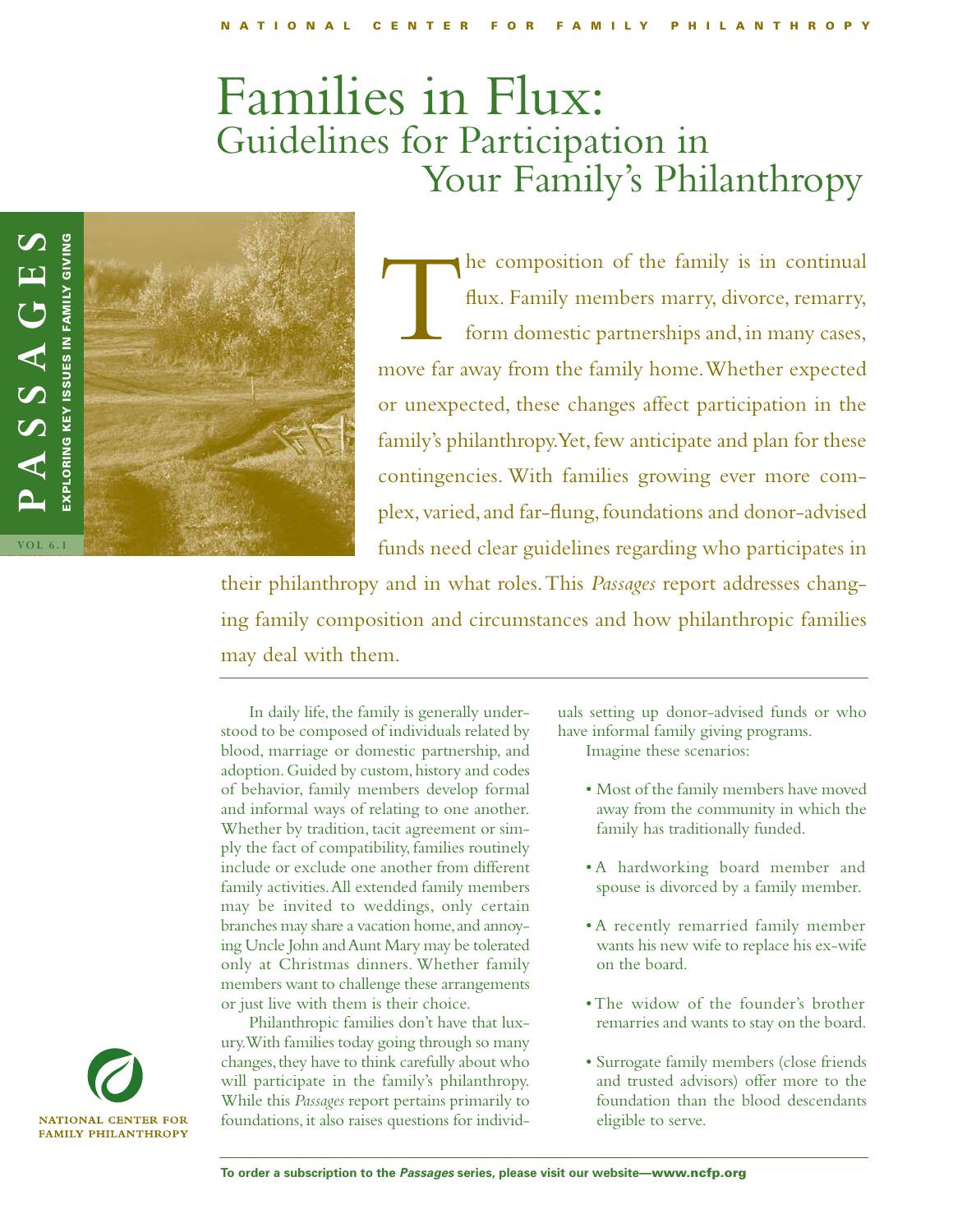PASSAGES 2

FAMILIES IN FLUX

• The adult stepchildren of a family member, never formally adopted, ask to participate in the foundation.

How can families decide which of these individuals should participate in the family's philanthropy, in what roles, and under what conditions? Does a blood relative always have first right to serve? Can new spouses or domestic partners serve on the foundation board and, if so,how long must they be part of the family? Are stepchildren or foster children raised by a family member eligible to serve on the board? Should family and non-family trustees have an equal voice in making decisions?

A host of variables influence families'thinking about these matters: Vision for the foundation, family values, family culture, family size, family members' knowledge, skills, and availability and, in some cases, participation in other family enterprises.Whereas some families rely on tradition or legal precedents in determining who will be involved, others think of family in more far-reaching philosophical or psychological terms. In the end, each family has to set its own rules for participation and the sooner the better, says John Ward.

# **HEADING TROUBLE OFF BEFORE IT HAPPENS**

Ward, a professor of family enterprise at the Kellogg School of Management at Northwestern University and a principal in the Family Business Consulting Group, helps families in businesses and foundations grapple with these issues."An axiom of family business,"he says "is that it's always advantageous to have policies in place before you need them, and the same is true for foundations. Families that avoid dealing with these questions now will get into trouble later."

Trouble arises when foundations are forced to handle a sensitive situation for which they have no policy. Making policy after the fact is problematic, especially when family is involved. Disgruntled family members are likely to interpret the action as a personal rejection or, perhaps, as retaliation."Policies must never be about individuals," cautions Ward."They must always be based on principles that family members understand,and they must always be clearly articulated."

Ward recommends that all foundations—whether or not they are currently confronting these issues—set aside time to draft policies defining who is eligible to participate in the family's philanthropy based on articulated criteria. It is an essential task for new foundations and existing foundations, too, benefit from reviewing their policies periodically.But Ward cautions that defining who

*"Trouble arises when foundations are forced to handle a sensitive situation for which they have no policy. Making policy after the fact is problematic, especially when family is involved."*

is eligible to participate—and, by implication, who is not—requires a delicate hand.The reverberations of those decisions may be felt far beyond the foundation and, for better or worse, affect family relationships for generations to come."Issues of fairness and equality are always at play in families,"says Ward," If family members sense injustice in the system, they will be suspicious and distrusting—just the opposite of what families want to foster."

Ward advises families to begin the process of defining eligibility by imagining different scenarios and outcomes. For example: If eligibility were a birthright, would it imply that qualifications to do the work are unnecessary? If only family members who meet specific qualifications are eligible,will other family members feel left out? How would family relationships be affected if all spouses were included or excluded? What if all children—biological, adopted, stepchildren—raised by a family member were automatically expected to serve on the board?

These questions reach to the very heart of the family and who and what it values, and it takes courage for families to answer them honestly. Few families have had experience in dealing with these issues, let alone talking openly about them as a group.For that reason,Ward suggests that families may need help in working through these questions and in considering the messages the policies convey to current and future generations.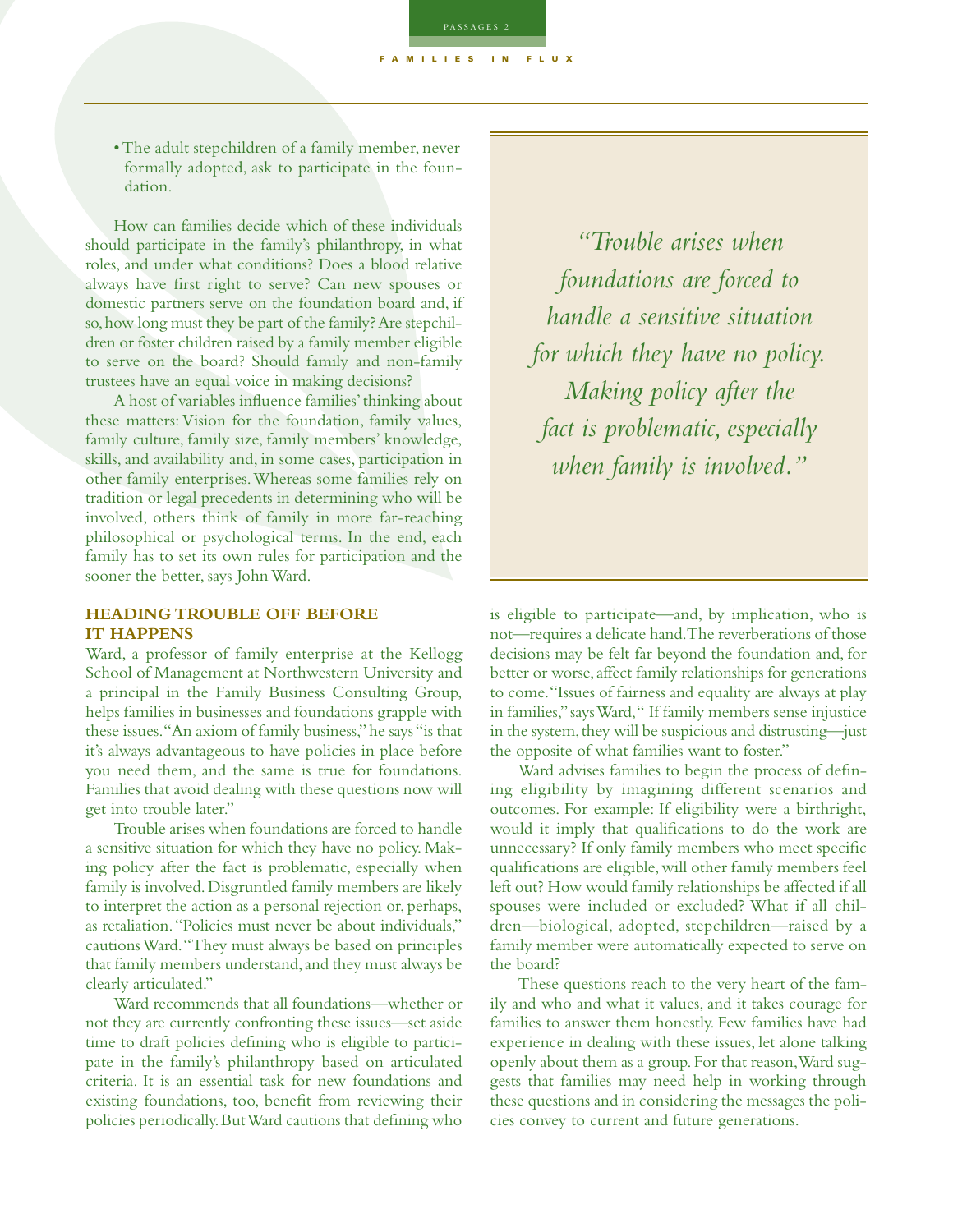"Families have to look downstream at the consequences of their assumptions," says Ward, "but it's not always easy to do. Most would benefit from the experiences of other foundations or the help of a consultant."

# **TWO APPROACHES TO THINKING ABOUT ELIGIBILITY**

Family involvement is a key element in all family foundations, but how they determine eligibility to serve is largely influenced by their culture and values. For those with a strong ethos of inclusivity, family engagement is paramount.They define membership broadly to encourage maximum participation, and they set few, if any, conditions for joining. The family connection is the source of pride and satisfaction, and the good work of the foundation is made all the more meaningful because it is done by and with family members.

While other foundations value inclusivity, too, they believe that the needs of the foundation should dictate selection of trustees.They recruit family and, sometimes, non-family members who have expertise in program areas, who bring skills and experience that benefit the foundation and, depending on geographical restrictions, live in areas where the foundation funds.

Additionally, these foundations focus on preparing the next generation for service so that they have the desired skills when they come of age.They may set eligibility requirements for new trustees, such as volunteer experience, service on a junior board, or attendance at professional meetings. And, if family members don't have all the expertise required, some turn to non-family trustees to fill in the gaps.

## *Inclusivity: Participation Based on Family Connection*

Inclusivity is a core value of the Dresher Foundation in Baltimore, founded by James and Virginia Dresher in 1988,with assets of \$45 million as of the end of 2002.The foundation welcomes unreservedly all blood descendants of the founders; the only requirement is that they be 21 years of age. Jim regarded the foundation as a safeguard for keeping the family together.Even if the younger generations moved away from Baltimore, he reasoned, they would still have a common and important project on which to collaborate.Inclusivity works well for the closeknit Dresher family, described as "incredibly harmonious" by the foundation's executive director, Robin Platts.

The original board was composed of the founders, their four children, and their spouses. Before bringing on the third generation, the board paused to reconsider its policy on spouses.The third generation has nine members, not including spouses. Six were of age to join and

three were waiting in the wings. If third generation spouses were included, the board size could theoretically swell to 30. Concerned that the board would grow too large to be efficient, the family voted to restrict membership to blood relatives, beginning in the third generation.

"The family makes a concerted effort not to plan too far into the future," says Platts."They believe in focusing on the present and letting future generations change policies as new issues arise."

Even very large families committed to inclusivity can find ways to engage family members.The extended Andrus family now numbers close to 350.Their story is noteworthy because they embraced the concept of broad family involvement late in their philanthropic history. Today, the family has five separate philanthropies. The oldest and most prominent, the Surdna Foundation, was founded in New York in 1917 by John Andrus and currently has assets of more than \$600 million.Andrus had eight children and, by the third generation, the family had grown quite large. Nonetheless, only a select few in each generation were tapped to officially serve on the boards, and each sat on at least two boards simultaneously.

In 1998, the fourth generation decided that the time to democratize the family's philanthropies was long overdue. They voted to open the foundation doors to the

> *"Family involvement is a key element in all family foundations, but how they determine eligibility to serve is largely influenced by their culture and values."*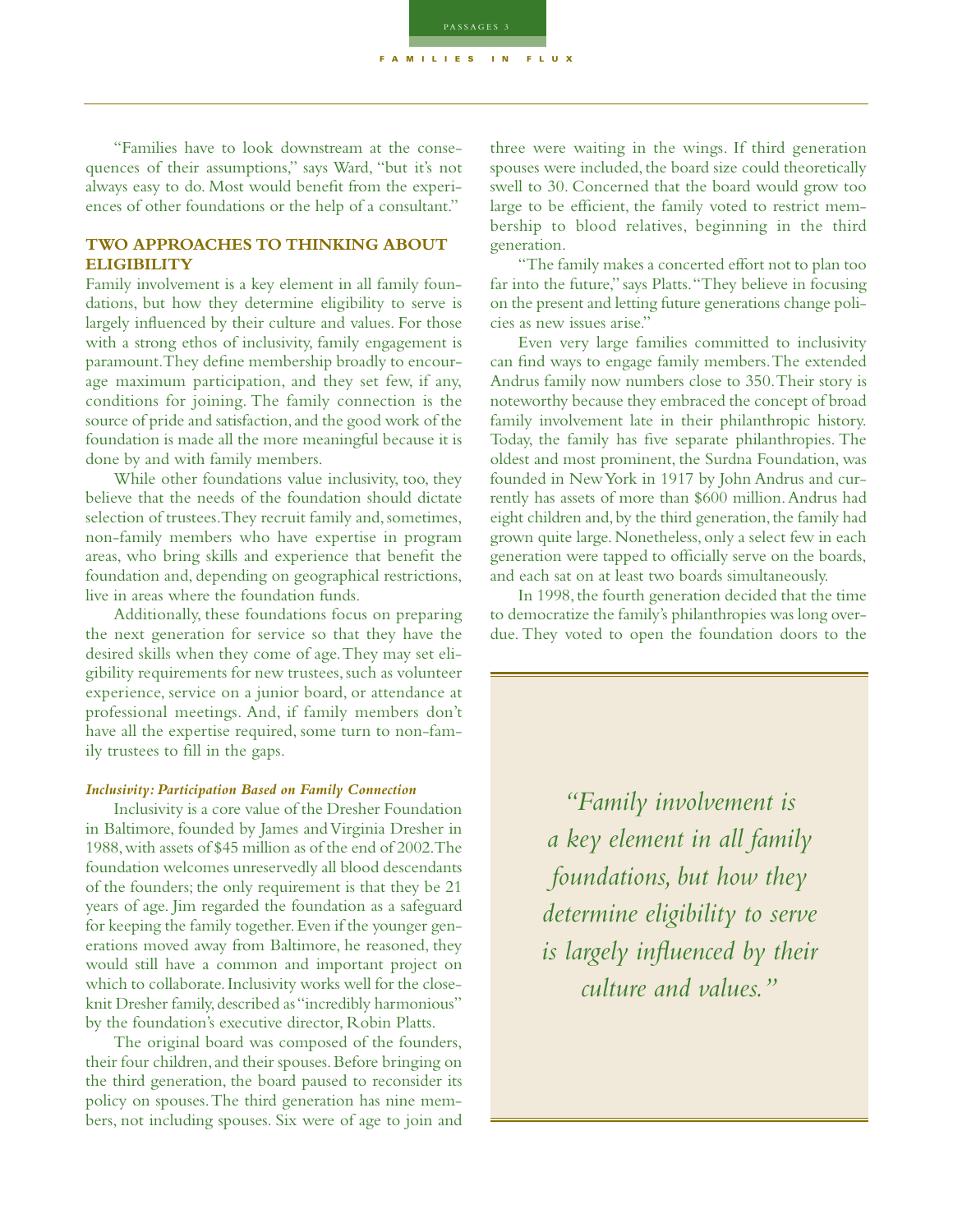

- **1.** Is eligibility to serve on the board a birthright?
- **2.** Must family members meet specific criteria (age, education, volunteer service, etc.) before becoming eligible to serve on the board?
- **3.** Can spouses serve on the board? In other capacities?
- **4.** Must divorced spouses serving on the board resign immediately or are they expected to finish their terms?
- **5.** Will the foundation consider new spouses of previously divorced family members as potential board members?
- **6.** Do domestic partners have the same status as spouses?
- **7.** Must domestic partners be part of the family for a certain number of years before becoming eligible for board service?
- **8.** In cases of remarriage, must the new spouse be part of the family for a certain number of years before becoming eligible for board service?
- **9.** Can widows/widowers of family members serve on the board?
- **10.** Will adopted children be regarded as lineal descendents?
- **11.** Will stepchildren be eligible to serve on the board? In other capacities?
- **12.** Will "families of the heart" (close friends considered family) be eligible to serve on the board?
- **13.** Must family members live in the geographical region where the foundation funds to be eligible for board service?
- **14.** Will non-family members be invited to serve?
- **15.** Will non-family members and family members have equal voice in making decisions?

entire extended family,and they spent two years figuring out how to do it. Besides increasing the number of seats on the existing boards, the family set up the Andrus Family Fund for the fifth generation to design and run.Yet, not even five separate philanthropies provided board seats for all the family members old enough to serve.The family responded to the dilemma with a leap of imagination. It recognized that what mattered most to them was fostering family members'involvement in philanthropy and community service.Serving on the boards of the family's philanthropies was only one way to accomplish that.

The Surdna board created the Andrus Family Philanthropy Program, a network of activities offering family members an array of opportunities to participate in the family's philanthropies, coordinated by the executive director of the new Andrus Family Fund. Besides setting up a Website to keep family members informed about the work of the family's philanthropies, the Andrus Family Philanthropy Program launched a family newspaper written by family members. In one experiment, a group of extended family members joined the Andrus Family Fund board in an eight-month study group researching core program areas.To encourage contacts across branch lines, family members from different branches interview one another to learn more about family history and family members' current interests. In addition, the newspaper helps to reinforce the family ethos of public service by reporting on family members' community and philanthropic activities and by stimulating an exchange of ideas among extended family members.

# *Criteria-based Selection and Participation*

For more than a decade, the Flintridge Foundation (2002 assets: \$16.3 million) in Pasadena, California, has sought trustees with specific expertise to serve on the board.The board's main concern is not *who is* family but rather *what* prospective trustees can contribute to the foundation. It looks for board members who have interest in and knowledge of the foundation's program areas, have prior experience in philanthropy,are thoughtful and independent, and are good listeners and facilitators of group discussion.

"We don't think a lot about who's family," says Jaylene Moseley, the foundation's managing director."The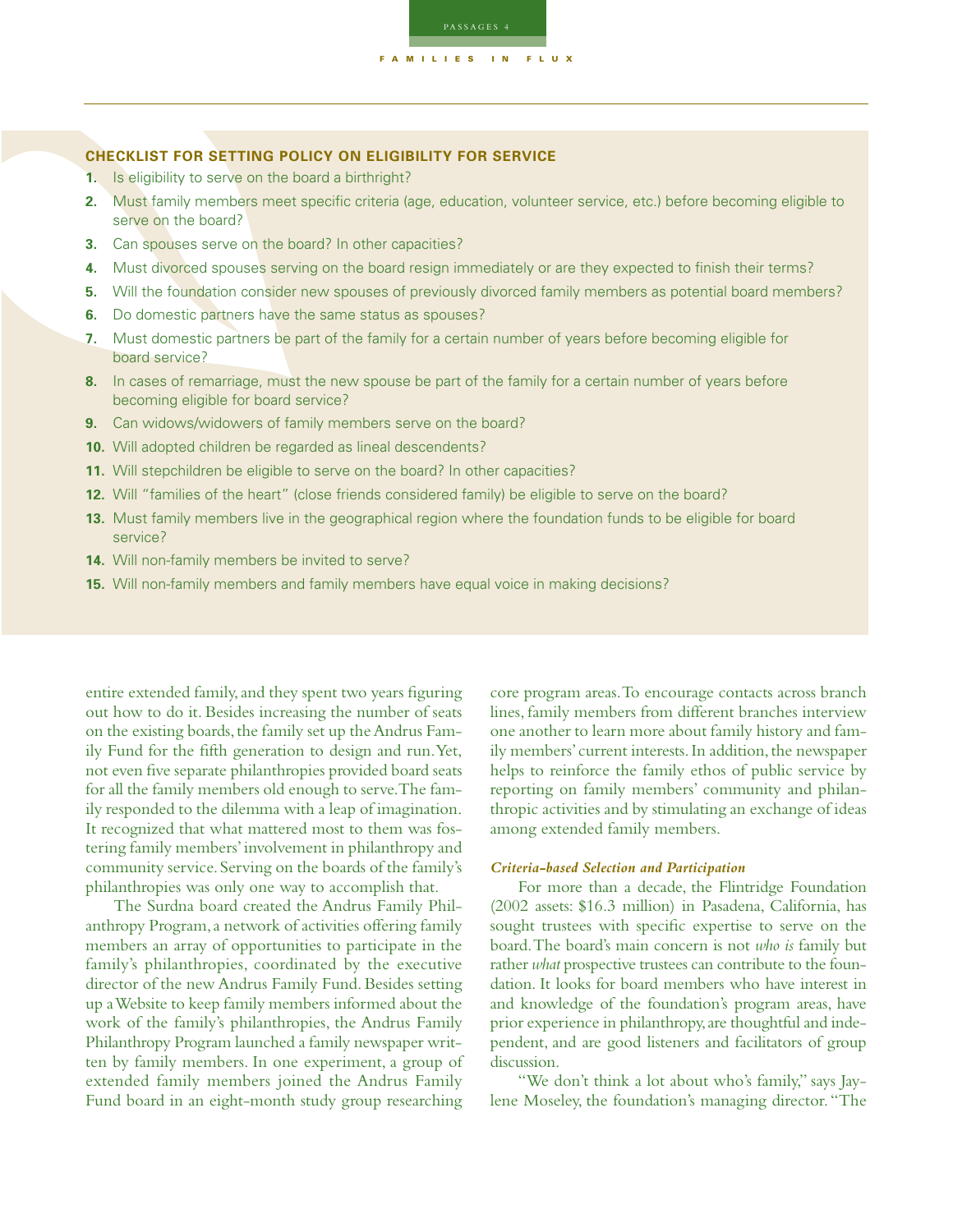PASSAGES 5

FAMILIES IN FLUX

Board and staff recommend candidates to the Nominating Committee based on what skills and expertise are deemed to be needed at the time of each nominating cycle. Interested candidates submit written applications and go through an interview process.As evidence of the board's focus on mission and program areas, it chose two non-family members over two family members in the last selection process.

"The family members will make terrific board members," said Moseley, "and they will probably come on next year. But right now we needed members with specific expertise in two of the program areas, and the non-family candidates had the relevant qualities."

# **FACTORS TO CONSIDER IN SETTING GUIDELINES**

# *Families and foundations change over time*

Families must design policies carefully, but they should also bear in mind that policies are not written in stone and can be altered in response to changing circumstances. In the first and second generations when the number of family members is often smaller, it is easier to be all-inclusive. As families grow larger, the numbers may become unwieldy, forcing the family to limit the number of trustees or to find new ways to involve family.*(See Surdna Foundation example, above).*

Moreover, families themselves change. A high incidence of divorce and remarriage among younger family members may persuade the board to restrict membership to blood relatives. Or the next generation may have different notions of who is eligible to serve than preceding generations.At the same time, foundations as grantmaking institutions are evolving, too. Mission and guidelines may have to be adjusted according to shifting social and economic conditions or changes in the composition of the board. And, as families become more experienced grantmakers, they may recognize that the foundation requires trustees with particular knowledge and skills.

## *Spouses*

With a national divorce rate hovering near 50 percent, every family foundation must have a policy governing spouses.The risk of not having one—even in families that have been spared divorces thus far—is too high. Foundations may choose to include spouses,

*"Families must design policies carefully, but they should also bear in mind that policies are not written in stone and can be altered in response to changing circumstances."*

exclude them, or set conditions for their participation. Whatever they decide, the policies should be stated clearly and put in writing.

Some family foundations have an outright ban on spouses serving on the board. They believe that family dynamics are complicated enough among blood relatives without adding spouses to the mix. Others exclude spouses because of the family's history of divorces and remarriages.Still others would rather bar all spouses than deal with the few regarded as potential troublemakers because of political or philosophical differences or quirky personalities.

Some spouses take the exclusion policy as a personal rejection.One woman who did not grow up with wealth says that she felt like a second class-citizen. "It's like being locked out of an exclusive club that welcomes my husband but not me.It's put another wedge between me and the family." Another spouse felt just the opposite. "I'm relieved not to be asked to join the foundation,"he says. "I have more than enough responsibilities in my professional life.The last thing I'd want is to be drawn further into the dynamics of this family. I'm content hearing about what they're doing."

Many family foundations would never think of excluding spouses from participating in the foundation. For them, anyone who marries a family member or is a parent of a lineal descendant has the same right to serve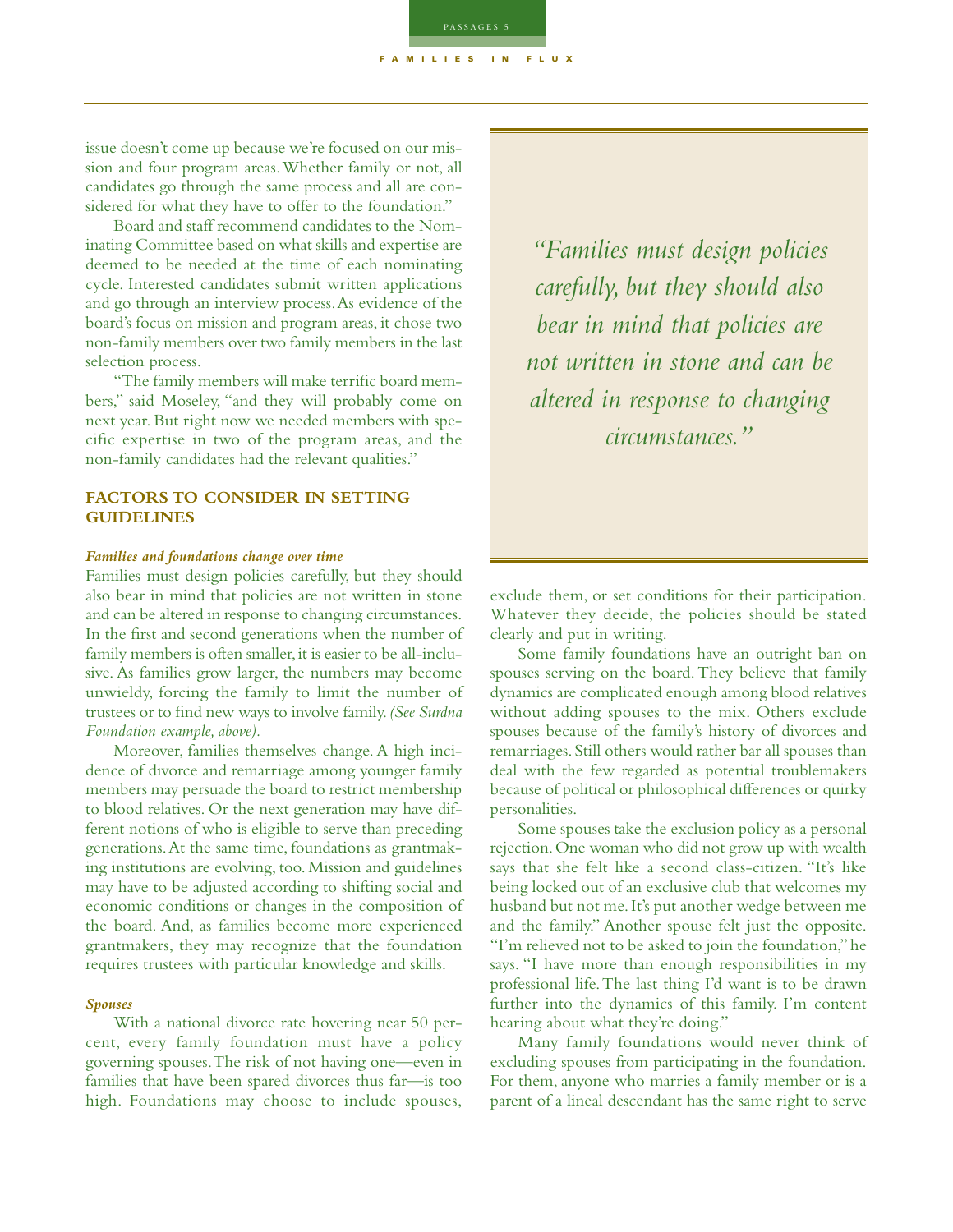PASSAGES 6

FAMILIES IN FLUX

on the board as blood relatives.The founders of a California foundation looked ahead to the time when their grandchildren would join the board."How could we tell our grandchildren that they could participate but that one of their parents couldn't? It would be like saying that the kids are part of the family but one of their parents wasn't.That didn't make sense to us."

The donors of the Butler's Hole donor-advised fund at The Boston Foundation had a similar attitude. They asked their three children to join them as advisors to the fund. Later, when all three children married in the same calendar year, the donors added the three spouses to the list of advisors. Says one of the sons,"If my parents had any concerns about potential problems with spouses, they didn't discuss it with us. Our family operates with a high degree of trust and few guidelines.That may not work for other donor-advised funds, but it does for our family."

By including spouses, foundations and other family giving vehicles generate good will, increase the pool of family talent and, in many cases, bring a greater diversity of views to discussions. But they also open themselves to the possibility of nettlesome problems should relationships sour. What if a spouse doesn't fit into the family culture? Will divorced spouses be asked to leave the board immediately or will they be allowed to complete their term? Are there any conditions under which a divorced spouse could continue as a trustee? What about couples that have separated? Will the separated spouse be allowed to stay on the board?

One family foundation that has given careful thought to the role of spouses is the Merrick Foundation (2001 assets: \$12.3 million).The foundation was established in Ardmore, Oklahoma in 1948. Frank Merrick, vice-president of the foundation and grandson of the founder, says that from the start the foundation had an informal rule that spouses would not be asked to serve on the board. In 1990, the eight family trustees voted unanimously to make the exclusion policy official.

# **INCLUSION AND IN-LAWS\***

Generations of Giving: Leadership and Continuity in Family Foundations is a study conducted by Lansberg, Gersick Associates for the National Center for Family Philanthropy that details in-depth interviews with 30 family foundations in the U.S. and Canada. Chapter 4, "The Collaborative Family Foundation," includes a section describing the experiences of the sample with regards to how spouses were or were not involved in foundation activities.

In the sample, thirteen foundations had bylaws that permitted the inclusion of spouses as trustees or directors, although only seven had an in-law currently serving on the board. Those foundations that excluded in-laws usually voiced the same rationales:

### **Openly and officially:**

- The pool will be too large
- The donors prefer to limit the foundation to descendants.
- The in-laws are too busy and would not be interested.

# **Privately and confidentially:**

- The spouses are strong characters who would forcefully argue their positions.
- If somebody gets divorced, it would be uncomfortable.
- Some of the spouses are not popular in the family.
- It is embarrassing for the spouses to see how poorly the family works together (or vice versa)
- Things are going well; why ask for trouble?

The Generations of Giving research team estimated that half of the families that specifically or traditionally excluded in-laws did so primarily out of inertia: that is the way it had been and nobody was clamoring to change it. In another quarter of the families, this decision was made due to a positive valuing of the particular interaction among siblings, and the desire to protect that process. And, in the final quarter, spouses were excluded because of negative feelings toward one in-law (or more than one); family leaders in these cases would rather exclude all spouses than have to deal with the rejection of a particular individual.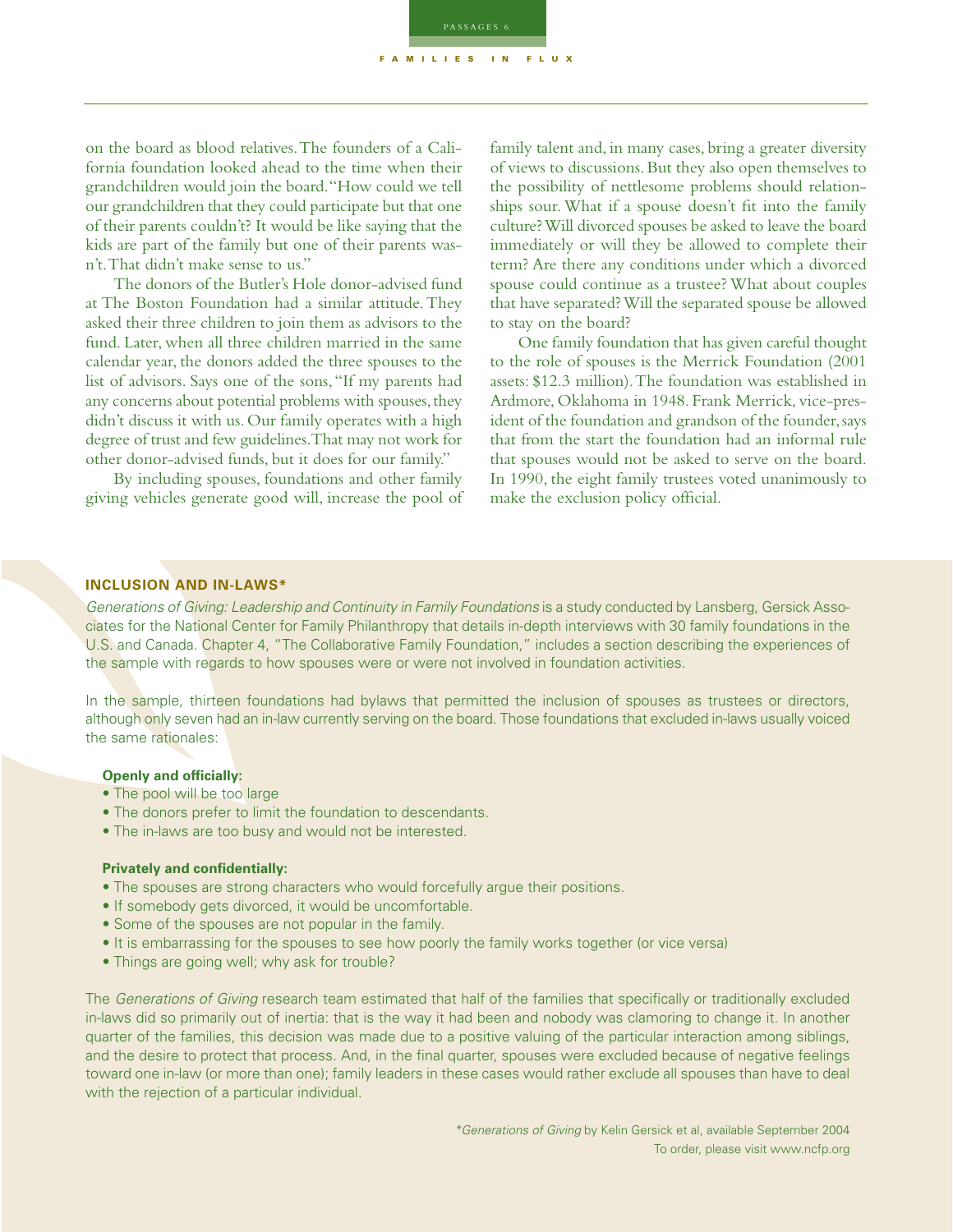*"Foundations that include spouses must decide whether domestic partners have the same rights to participate in the foundation as spouses."*

"Yes, some spouses have a lot to offer," says Merrick, "but we believe that the negative potential of including them outweighs the positive.We thought long and hard before making the policy official, and we all agreed it was necessary."

Merrick maintains that as long as the foundation is clear about its reasons for excluding spouses,family members will understand and accept the policy."We initiate the younger generation into the foundation by teaching them about their heritage and the role of the foundation in the family.As a result of that education, family members are more likely to buy into donor intent than spouses are. By excluding spouses, we avoid potential problems with personalities that might cause friction in the foundation.We think it's more important for family members to come together as a loving family in other arenas; it doesn't have to be in the foundation."

The Riepe Family Foundation in Houston (2001 assets: \$1 million) offers a cautionary tale of preparing for contingencies. Randall and Deanna Riepe were longtime and generous supporters of Catholic organizations and schools. In 1997, they decided to set up the foundation to include their three sons, then 23, 20, and 16 in the family's philanthropy.The couple's dream was to create a legacy of philanthropy for their children and future generations.

At the time, only their oldest son, Chris was married. Later, Peter married, too.There was never any question that their spouses would be included in the foundation. Both sons had married childhood sweethearts and, says Chris's wife, Elizabeth,"we had been part of the family for a long time."While Peter's wife joined the board,Elizabeth preferred to be the foundation's managing director. "I didn't think it was fair for me to be in two roles in the foundation," she says.

Randall is a geophysicist and his sons are just getting started in business.Because no one in the family has a legal or financial background, a consultant recommended that they put outsiders on the board who have that expertise.The family vetoed the idea,says Elizabeth, because it didn't want to lose the intimacy of an all-family board.The family will have to seek that advice from experts outside the board.

The family was just finding its footing when, three years after forming the foundation, the founders divorced. The family was thrown into a quandary about how to handle the unusual situation. Would one founder leave and, if so, which one? In the end, both stayed on the board.Elizabeth explains,"They had the same motivation for starting the foundation and the same desire to be role models for their sons and grandchildren. Each brought something different to the table, and it made sense for both of them be part of the foundation."

Following the founders'divorce,at a board retreat in 2001, the board agreed that future spouses of the founders would not be eligible to serve on the board. "We decided to address this issue early since we assumed that at least one of the founders might remarry and we didn't want to have to address it in direct relation to the person they were remarrying," says Elizabeth. This advanced planning allowed the full board to be in agreement when Randall remarried: his new wife would not be eligible to serve on the foundation's board.

"The family had concerns about the family dynamics being shifted in either direction, regardless of which parent remarried first, since at the time neither Deanna or Randall were discussing remarriage," explains Elizabeth about the board's thinking behind the new policy. "Since both founders continue to sit on the board, the board didn't want the addition of new spouses to create added tension between Deanna or Randall."

# *Domestic partners*

The prevalence of domestic partnerships—gay and heterosexual—requires families to contemplate yet another element of the evolving contemporary family: the status of a domestic partner in the family foundation.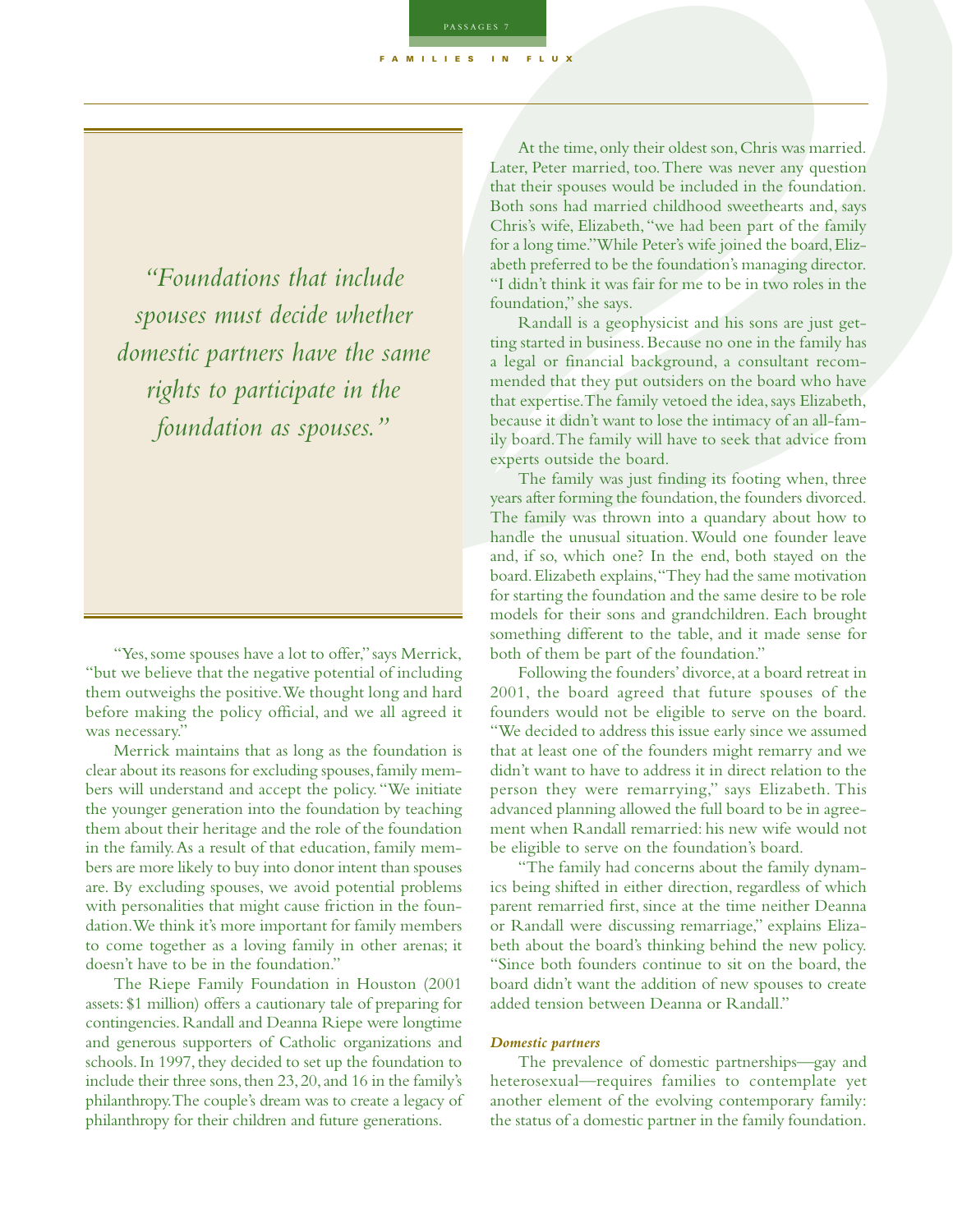PASSAGES 8 FAMILIES IN FLUX

Foundations that include spouses must decide whether domestic partners have the same rights to participate in the foundation as spouses.

One foundation in the Mid-west regards spouses and domestic partners as having identical status in the foundation. The only stipulation is that domestic partners must be part of the family for five years before they can be considered for board service.

The bylaws of the Halcyon Hill Foundation in New York (2003 assets: \$10.4 million) requires that the fivemember board of directors always have a majority of family members to ensure family control. At present, three of the directors are family. But the family also wanted to be as inclusive as possible, says director and administrator Annette Weld. They created an advisory committee to give spouses a role in the foundation. One of the family members, Sara Whitman, a gay woman, has been with her partner for 10 years; the family never questioned that her partner would have the same status in the foundation as other spouses.She was invited to sit on the advisory committee along with another spouse, three community activists, and the founder.

### *Adopted Children and Stepchildren*

Today,blended families are a commonplace.Divorced couples remarry—sometimes more than once—and bring with them children from previous marriages. Combined families raise complex questions for the family foundation: Are children who are not blood relatives eligible to serve in the foundation and, if so, under what conditions? Must they be formally adopted? What if the family member who adopted the child later divorces the child's parent, are the children still family? And what of the stepchildren who were not adopted but who were included as family in all other ways? Can they serve on the board?

Adopted children are legal members of the family, and it would be a rare family, indeed, that would insist on a biological link to the founders.The policy of the Merrick Foundation is probably standard for family foundations. It states that adopted children of lineal descendants become lineal descendants. Once Frank Merrick adopted his second wife's daughter, she became eligible to serve on the board.

The question of stepchildren not adopted by a lineal descendant is more complicated.Foundations bylaws that specifically require trustees to be blood relatives automatically disqualify stepchildren for board service. But, in many families, the decision is often one of the heart. Families may make exceptions for children who

*"Families make a fundamentally wrong assumption in thinking that they will lose control of the foundation if they put outsiders on the board," says John Ward.*

entered the family when they were young and with whom they have developed close and loving relationships. The founders of the Beaird Foundation in Louisiana were so enamored of their daughter's stepchildren that they created a category of special membership to include them in the foundation. Other families may not invite stepchildren to be on the board, but they may include them on advisory committees or give them discretionary funds for charity.

Since its founding in the 1930s, the Stuart Foundation has been run by the men in the family. Even when the foundation was reorganized in 1986, tradition prevailed. The four board seats—two from each branch were passed on from father to son.

When Dwight Stuart, Sr. died in 1998 his estate funded the Dwight Stuart Youth Foundation (2001 assets: \$73.2 million). His four sons, now in middle age, had been named by their father in the trust documents to be on the board of the new foundation.The brothers also encouraged their father to name their aunt,Ann Lucas, as a board member of the foundation.Ann was the legally adopted child of their grandfather, had been close to their father, and was well liked by each of the brothers.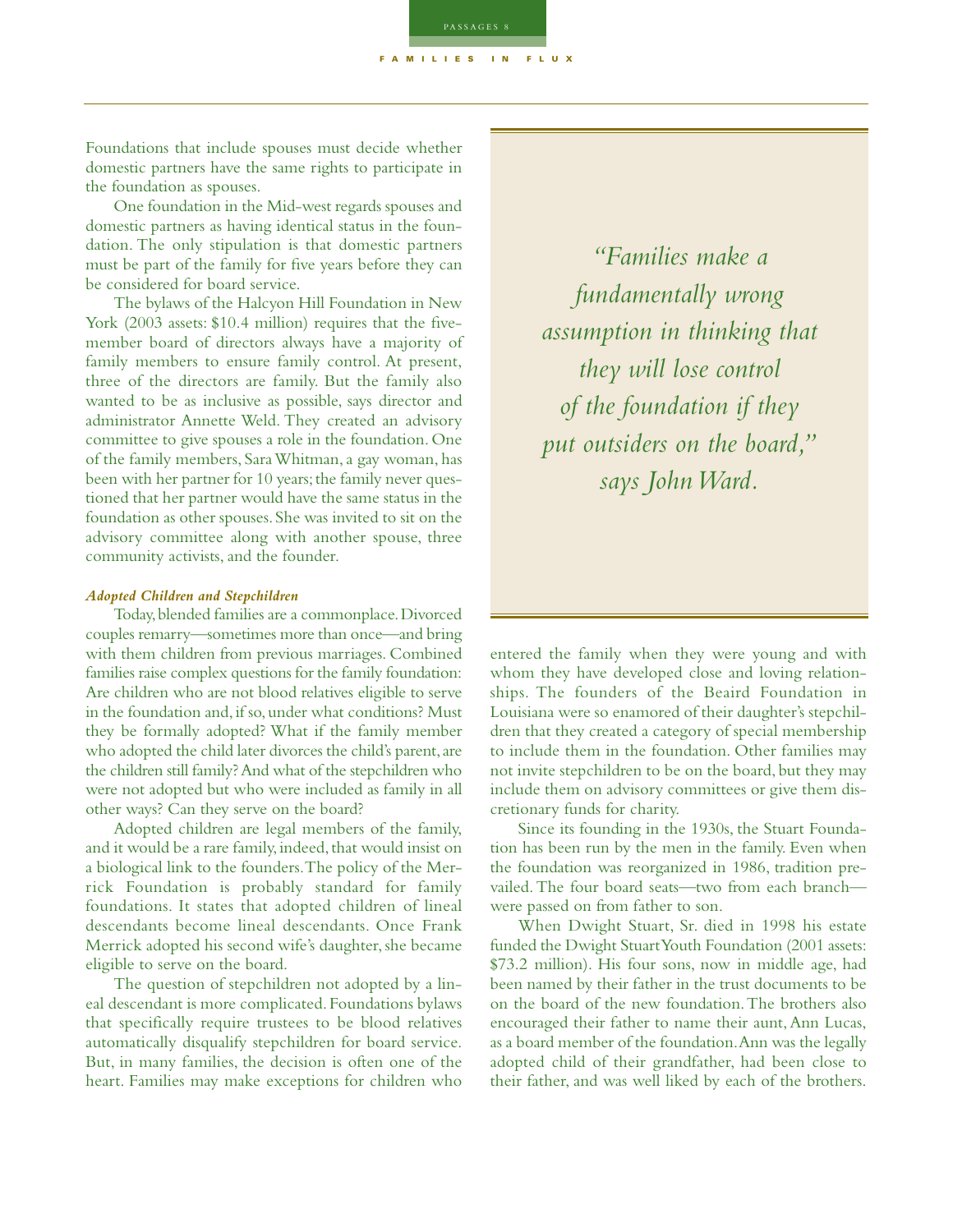Ann brought a great deal to the table through her connections to the nonprofit world. The brothers also recognized the value in having a respected adult female in with a group of male siblings.

At present, none of the brothers is married, and only one brother has a child, who is not currently of age to serve. Ann, meanwhile, has four children who could be considered potential candidates for board service in the future. Ann, herself, raised the question of how her nephews would feel if, one day, her children "dominated" the foundation. Dwight Stuart Jr's. answer was, "So what? Ann has always been a well-loved aunt to each of us; she and her children are a part of our family.We don't make distinctions between adopted relatives and blood relatives.We are all one family."

# *Non-family trustees*

Inviting non-family members onto the board is a big leap for many family foundations. Like the Riepe Family Foundation mentioned earlier, they worry that the foundation will lose the feeling of intimacy or become coldly professional.Worse, some fear that outsiders will run away with the foundation.

"Families make a fundamentally wrong assumption in thinking that they will lose control of the foundation if they put outsiders on the board," says John Ward."Families give up only as much control as they're willing to give up. If they abdicate their governance role, others will fill

the vacuum. As long as they are vigilant and actively involved in the foundation, it doesn't matter whether family or outsiders are the majority on the board."

The Merrick Foundation has had non-family members on its board from the beginning, and in 1990 during a board retreat the trustees formalized this policy. The bylaws now state that there will be three non-family trustees who must reside in Southern Oklahoma, home of the founder.These trustees serve three-year staggered terms and can be re-elected to a second term. Frank Merrick's daughter is the only family member currently living in Ardmore who is eligible to serve on the board but at this time there are no open seats.

The Flintridge Foundation also welcomes outside trustees. Lee Draper, a consultant in Los Angeles, has worked with the Flintridge Foundation for more than a decade. Recently, she surveyed family members to hear their thoughts on how the foundation should be governed in the future, including issues of family leadership, integration of next generation, and branch representation.

At the time, the foundation had five family and three non-family trustees on the board. One purpose of the survey was to find out how important it was to the family to maintain a majority. Over the years, the family has observed the value of the non-family trustees' contributions to the foundation.The results of the survey showed the family's overwhelming support for adding other non-

# **CREATING OPPORTUNITIES FOR FAMILY INVOLVEMENT IN THE FOUNDATION OUTSIDE OF BOARD SERVICE**

PASSAGES 9

FAMILIES IN FLUX

- Serve on advisory committee
- Serve on short-term committee addressing specific issue
- Observe board meetings
- Attend briefings by guest speakers or grantees
- Attend annual briefings on the work of the foundation
- Research a specific topic regarding funding areas
- Join a study group to learn about program areas
- Accompany a board member to professional meetings
- Accompany a board member on a site visit
- Contribute articles to a family newsletter
- Receive annual reports
- Participate in distributing discretionary funds allocated to family branches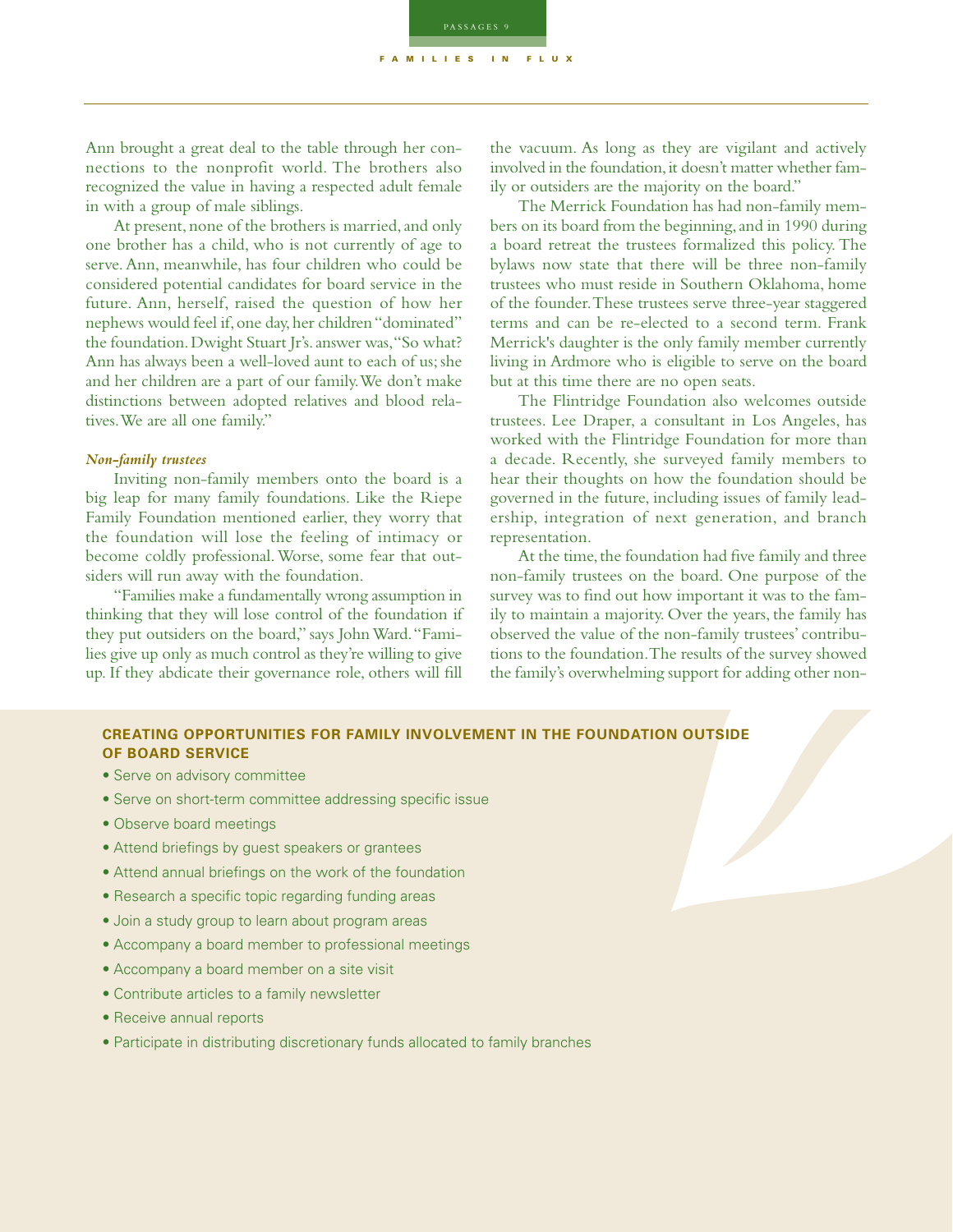*"The family connection is at the heart of the family foundation. Family members feel a special pride in being identified with the foundation precisely because its contributions represent the values and hard work of family members."*

family trustees and relaxing concerns of equal branch representation, knowing that these decisions might give non-family members a majority on the board.

"The vote of confidence in the non-family trustees was liberating to the family," says Draper. "It was an acknowledgment that what mattered most to them was staying true to the mission and program areas. It was also a recognition that it may not necessarily be a family majority but kindred spirits who carry the foundation forward. That realization freed older family members ready to retire to leave with the confidence that competent people would be in charge of the foundation, and it freed young family members from feeling obligated to serve at a time of life when they were busy with careers and children."

Most heartening, the survey confirmed the family's endorsement of the foundation's policy of selecting committed and qualified people to serve on the board. "In fact," says Draper, "it was seeing the delight and excitement that non-family members felt in serving on the board that underscored for the family the honor and privilege of being part of this foundation."

Today, the Flintridge Foundation has three family and five non-family members on the board.Two nonfamily members serve as officers including the president of the board."All of the board believes that the foundation has only gotten better with the active involvement of non-family members,"says Jaylene Moseley,the foundation managing director.

The experience of the Flintridge Foundation is supported by the findings of the Leadership and Continuity Study of 30 foundations sponsored by the National Center for Family Philanthropy.In the forthcoming book on the study,*Generations of Giving,* lead researcher and author Kelin Gersick, suggests that the strongest glue for keeping the family together and involved over the generations is the foundation's pursuit of excellence in grantmaking and governance.

"Good performance," says Gersick, " creates good emotional experience and greater commitment to the foundation rather than the reverse.The reward for good performance is the family itself."

# **ALL-FAMILY BOARDS**

Foundations that encourage broad family participation send a warm and welcoming message to the family.They want to unite the family around a common purpose and provide opportunities for family members to educate themselves about program areas and develop leadership and team-building skills.

FAMILIES IN FLUX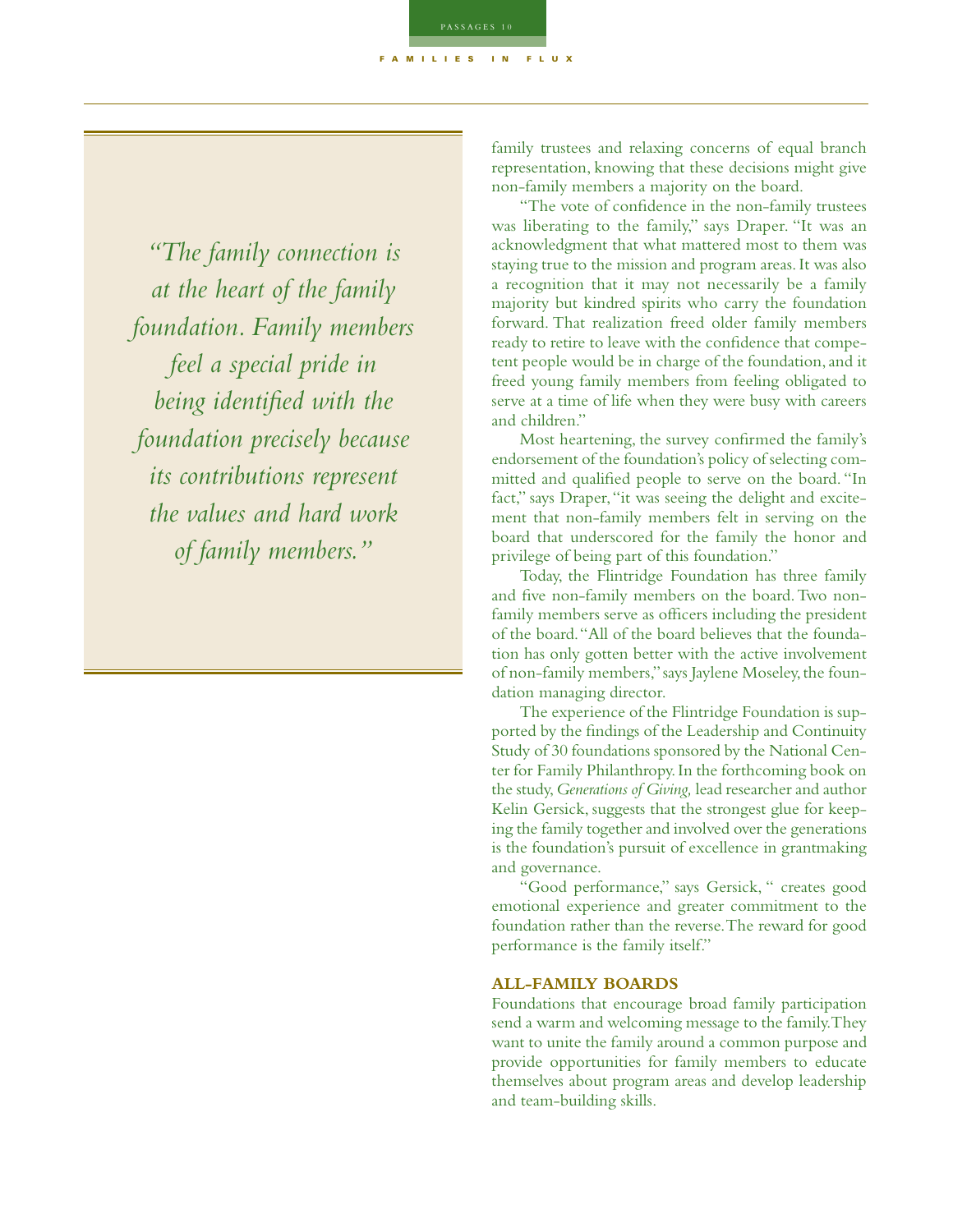If the family is relatively small, however, family members may not have all the skills and expertise the foundation needs. Moreover, they may be too homogenous in their views to stimulate much debate or introduce new ideas.Furthermore,when the pool of candidates is small, family members will be eligible to serve whether or not they are suited by temperament or skills. And, if the next generation is also small, the older generation may be obligated to serve indefinitely.

Large families that prefer all-family boards have the possibility of drawing on a large pool of talent with a diversity of views.Additionally,they can be an anchor for the extended family to maintain a connection to family and shared philanthropic interests.The drawback is that the numbers grow ever more unwieldy with each generation. At some point, the benefit of having more diverse views can turn to a disadvantage if the large board has a harder time reaching consensus. Moreover, when foundations use a branch representation system, they may run into problems of uneven numbers among branches. One branch may have few members, requiring them to serve long terms, while members of branches that have large families may have to wait a long time for a chance to serve.Similar problems arise when the next generation of one branch is much older and comes of age to serve long before the next generation of the other branch.

Fortunately, the potential drawbacks to all-family boards can be minimized or eliminated through thoughtful actions. To ensure board competency, small families committed to maintaining an all-family board must establish eligibility criteria for service and provide the education and training for family members to develop the knowledge and skills the foundation needs.They may also consider forming advisory boards of non-family members who bring different perspectives and expertise to the foundation.

Large families with a strong ethos of inclusivity, too, must set criteria.They may also want to reconsider a policy of allotting board seats based on branch representation. By setting qualifications for eligibility, they may avoid the problems of uneven numbers that result from using a branch representation system.In addition, large families must create more opportunities for family members to participate in the foundation. Setting term limits and retirement age and rotating board and committee chairs opens more slots. Developing different categories of membership,too,allows family members to be involved for varying lengths of time and at different levels of commitment.

### **CONCLUSION**

The family connection is at the heart of the family foundation. Family members feel a special pride in being identified with the foundation precisely because its contributions represent the values and hard work of family members.The feeling of family pride, however, is not a given. It derives from careful thought about the foundation's mission and the people who can best fulfill it.

The wish to engage family members in the work of the foundation is understandable; why else have a family foundation? But the changing composition of families today requires families to ask themselves who in the family will be eligible to serve on the board.

Families have their own reasons for wanting to include or exclude certain family members from board service.What's most important is that the discussion about eligibility be open and that policies be based on principles that make sense to the family.The checklist presented on page 4 offers guidelines for discussion of relatives'eligibility to serve. Once the board decides on what makes sense for their family, they must put the policy in writing and talk frankly about it with those it concerns.

As in any organization, the foundation must set criteria for board members to ensure that those eligible to serve on the board have the qualities and qualifications the foundation needs to do its work well. Do they have the time, interest, and commitment necessary to meet their responsibilities? Are they willing to educate them-

*"What's most important is that the discussion about eligibility be open and that policies be based on principles that make sense to the family."*